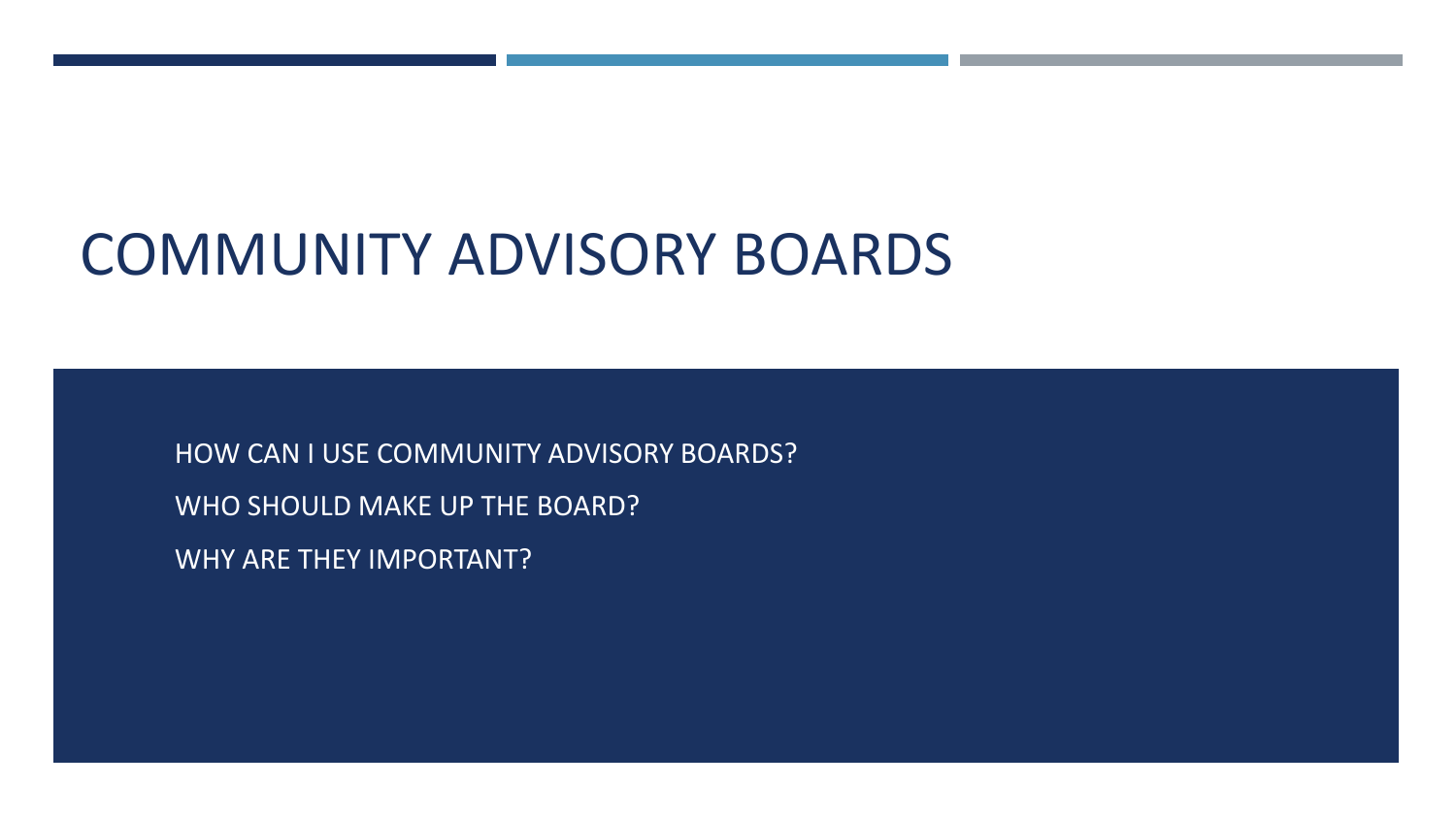## WHAT IS A COMMUNITY ADVISORY BOARD?

■ A Community Advisory Board (CAB) is a collective group of community members and organization representatives that offers community knowledge and assistance to the a research project or initiative team.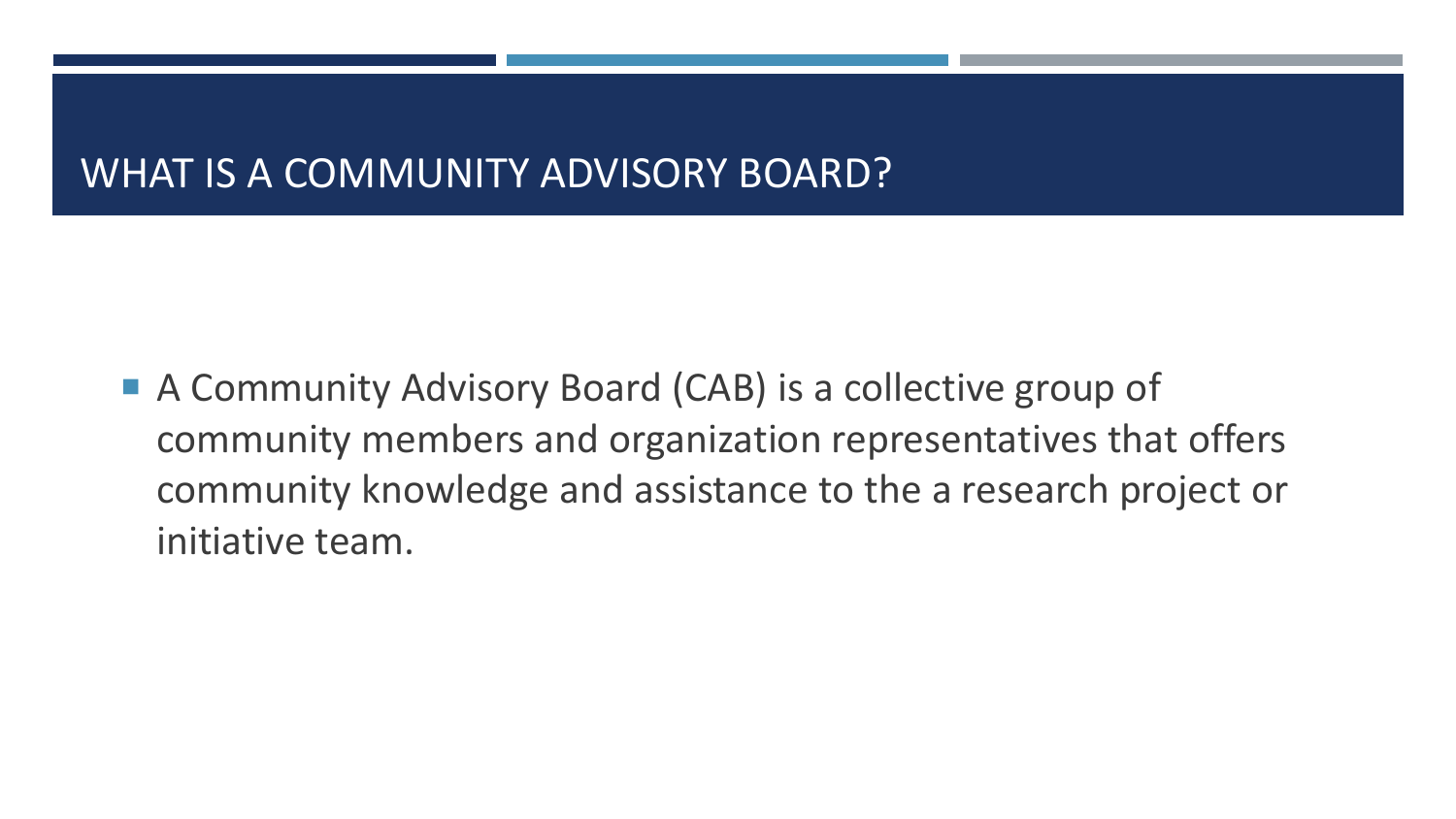#### USING CABS

- How can CABs be useful in the life of a research project/initiative?
	- Provide support to the project/initiative
	- Help identify community issues/concerns
	- Use their thoughts and perspectives in the development of research ideas and protocols
	- Apply their community expertise to the implementation and dissemination practices
	- Offer feedback and input on all aspects of the project/initiative (beginning to end)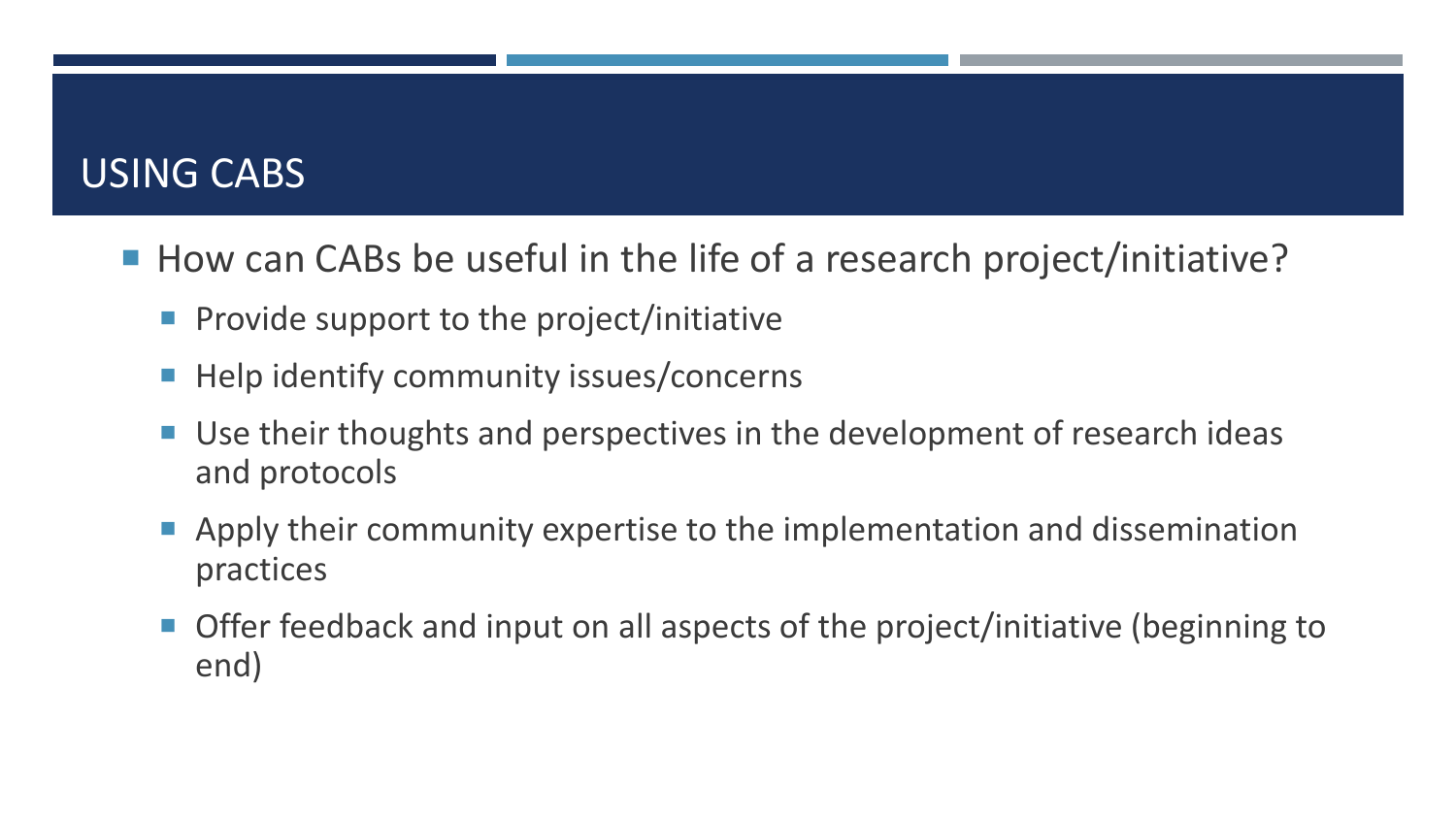## WHAT MAKES A CAB WORK?

- **Offer understanding of community's unique history**
- Provide pre-established trust among the community
- Respect the community values and norms
- Obtain accurate information for various aspects of research
- Share the decision-making process between community (CAB) and researchers/project designers
- Collaborate ideas, perspectives, and opinions
- Create a well-rounded project/initiative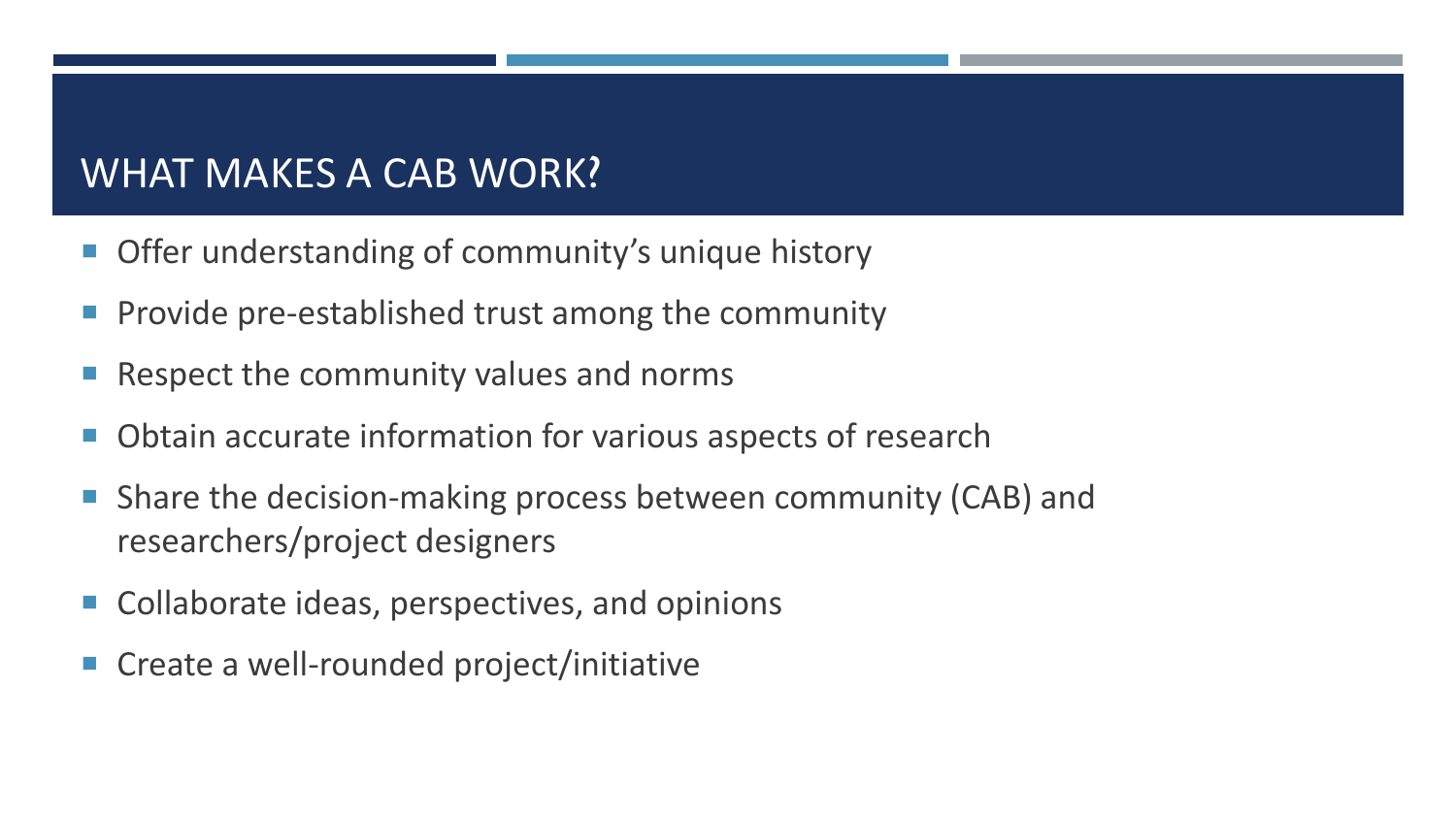#### WHO SHOULD BE IN A CAB?

- **Characteristics:** 
	- Diverse backgrounds
	- **Various expertise**
	- **All education/experience levels**
	- **Directly affected by different areas**
	- **Different interests**
	- **Various perspectives**
- Who should be invited?
	- Community members
	- **Academic partners**
	- **Environmental experts**
	- $\blacksquare$  Faith-based leaders
	- Community organization representatives
	- Business owners
	- **Parents**
	- School-system representatives
	- **Local, regional, and state leaders**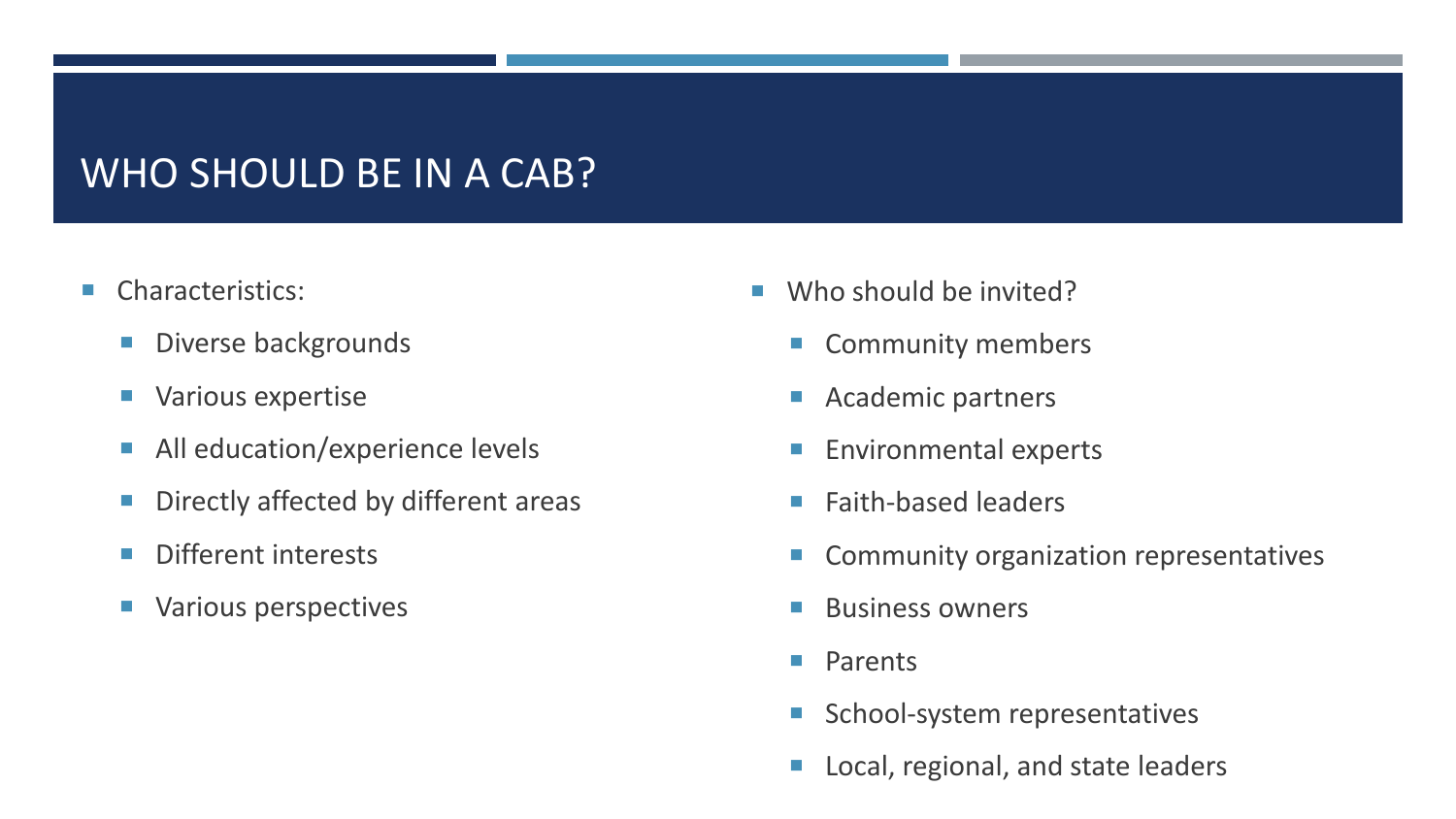## HOW TO FORM A CAB?

- Interview the community to identify potential CAB members
	- **In Identify key stakeholders**
	- $\blacksquare$  Find common interests
	- Locate the hard-to-reach group(s)
- Plan initial face-to-face meetings with different groups of people
	- **Informal 'Meet and Greet'**
- Evaluate roles of various organizations in the community
	- Don't assume individual/group interest levels
- Give all citizens the opportunity welcome all volunteers
- Get the word out by several different means
	- Newspapers, Posters, Word-of-mouth, nominations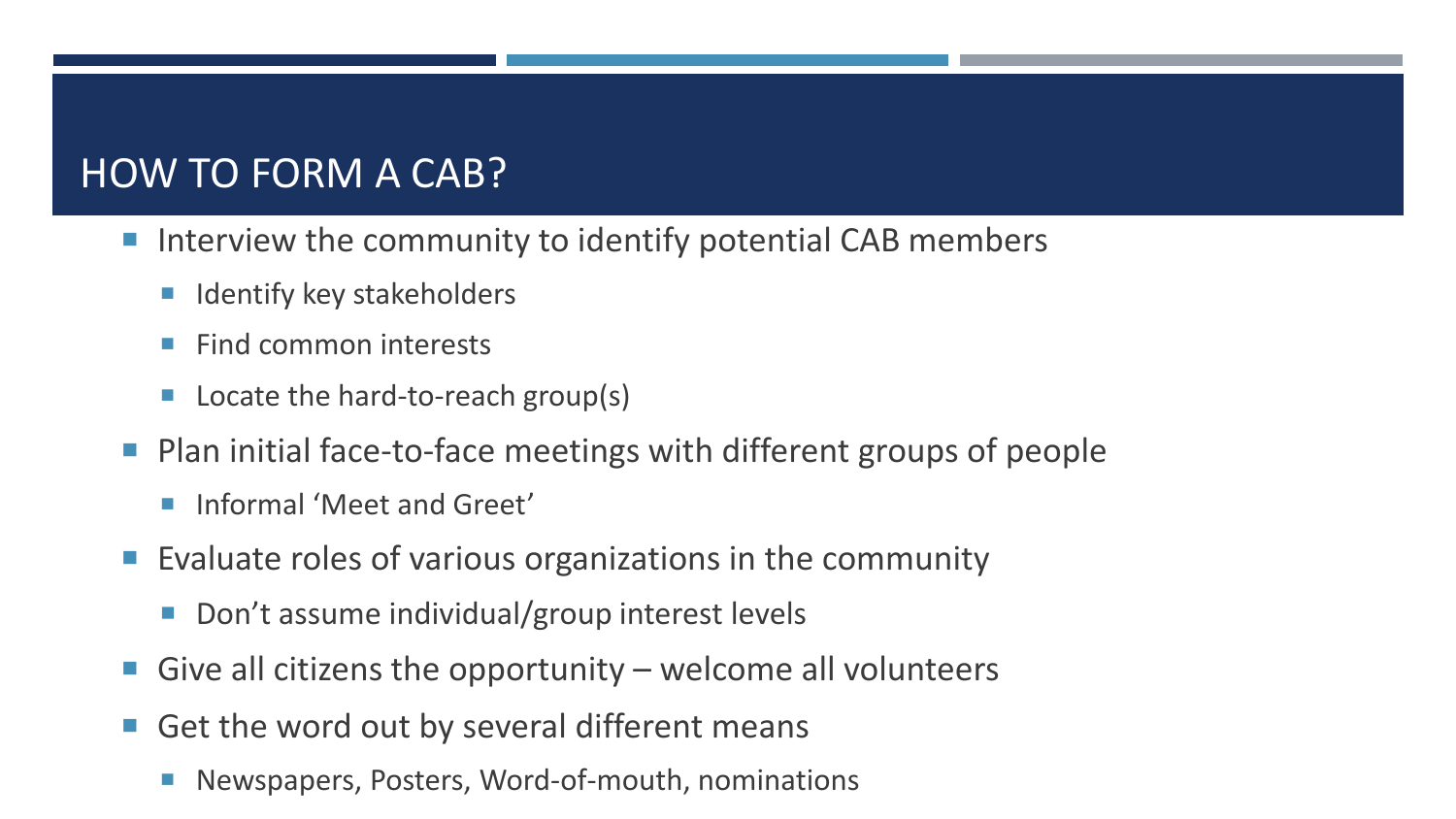#### HARD-TO-REACH POPULATION INVOLVEMENT

- Most areas have a hard-to-reach population
	- Can be caused by geography, politics, religion, socioeconomic status, historical factors, etc.
- Start by engaging them as early as possible
	- I Identify the groups early and being a recruitment plan for the group
- $\blacksquare$  Learn about the group(s)
	- Why are the hard to reach? Is it by choice?
	- What is important to them?
- Hold special meetings focused on their needs and concerns
	- Tailor discussion to the particular group and allow them to ask questions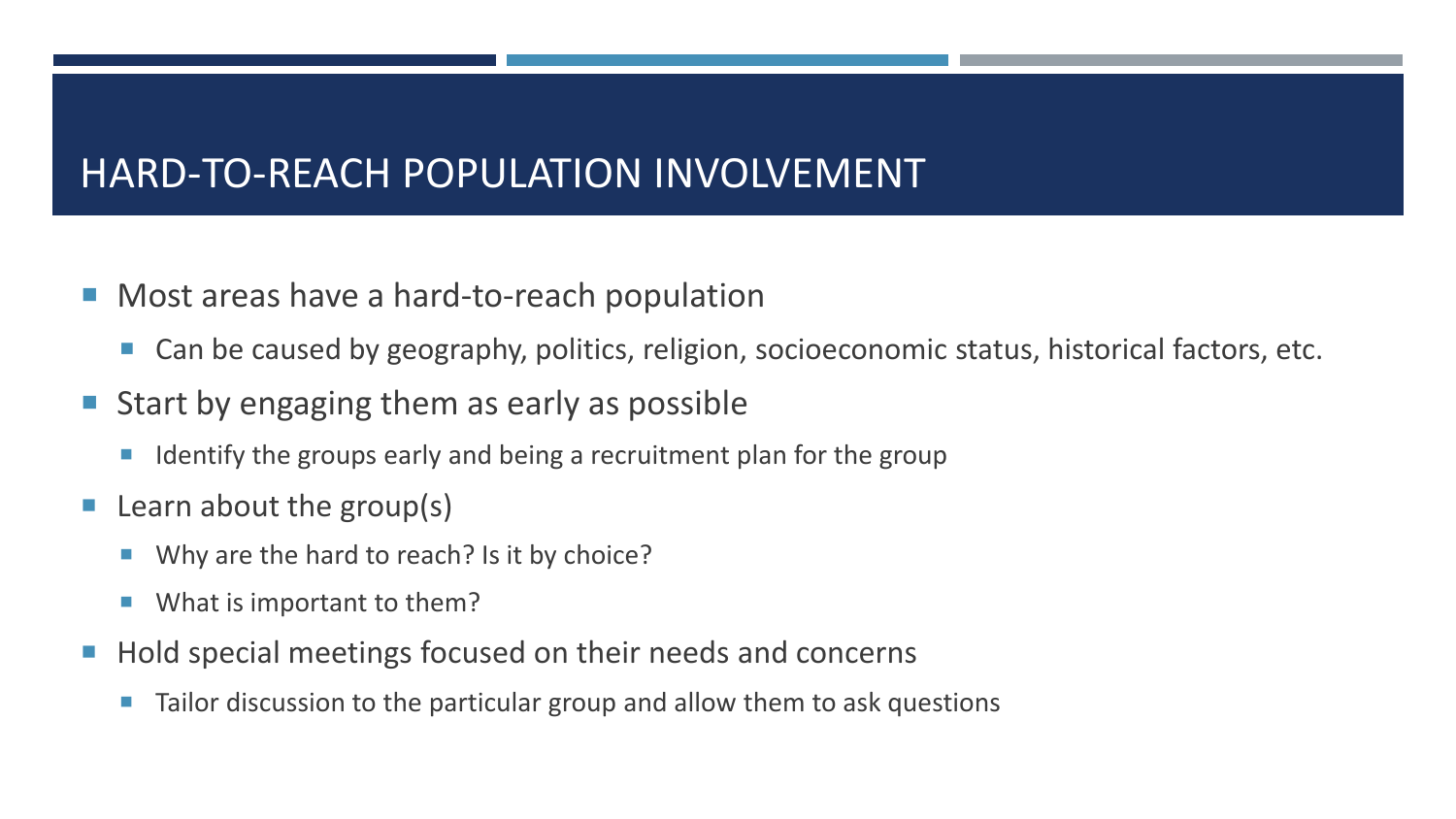# ROLES OF CAB MEMBERS

- Create a link between a community as a whole and the research team
- $\blacksquare$  Identify health issues and concerns of the community
- Become the "voice" of the people
- Advise on specific aspects of ideas and design of project/initiative
- **Support the implementing initiative**
- Help recruit research participants and future CAB members
- **Prioritize issues and components within research**
- Give feedback on proposed methods, plans, strategies
- **Assist in disseminating results though various channels**
- Get the community excited and interested!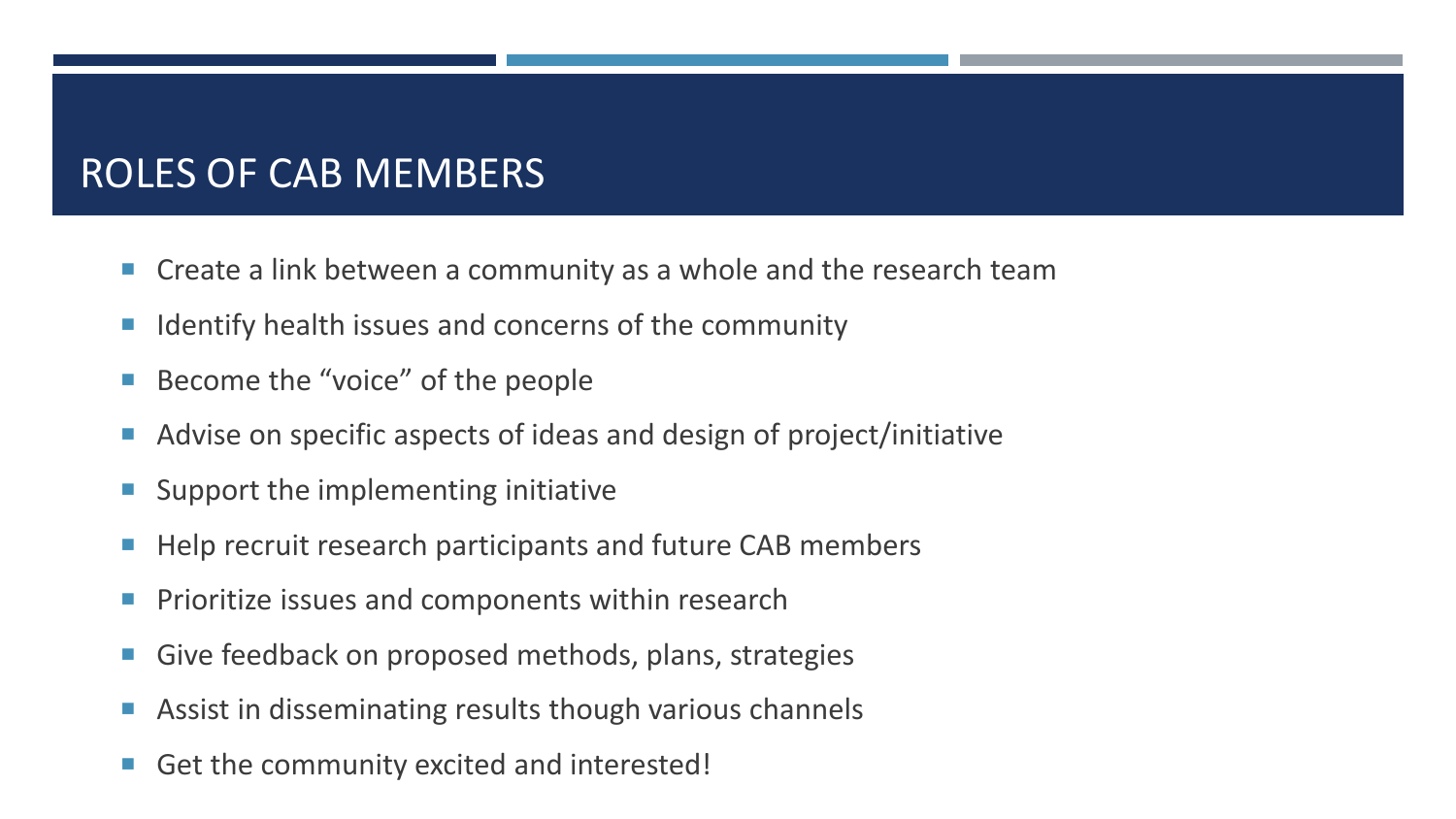## RESPONSIBILITIES OF MEMBERS

- **If inform the participants upfront about the commitment needed** 
	- Devote time and effort to the group
	- **Promote research within the community**
	- **Attend meetings**
	- **Ability to talk issues out within a group**
	- Be accepting of others' ideas
	- **Willing to investigate information to make informed decisions**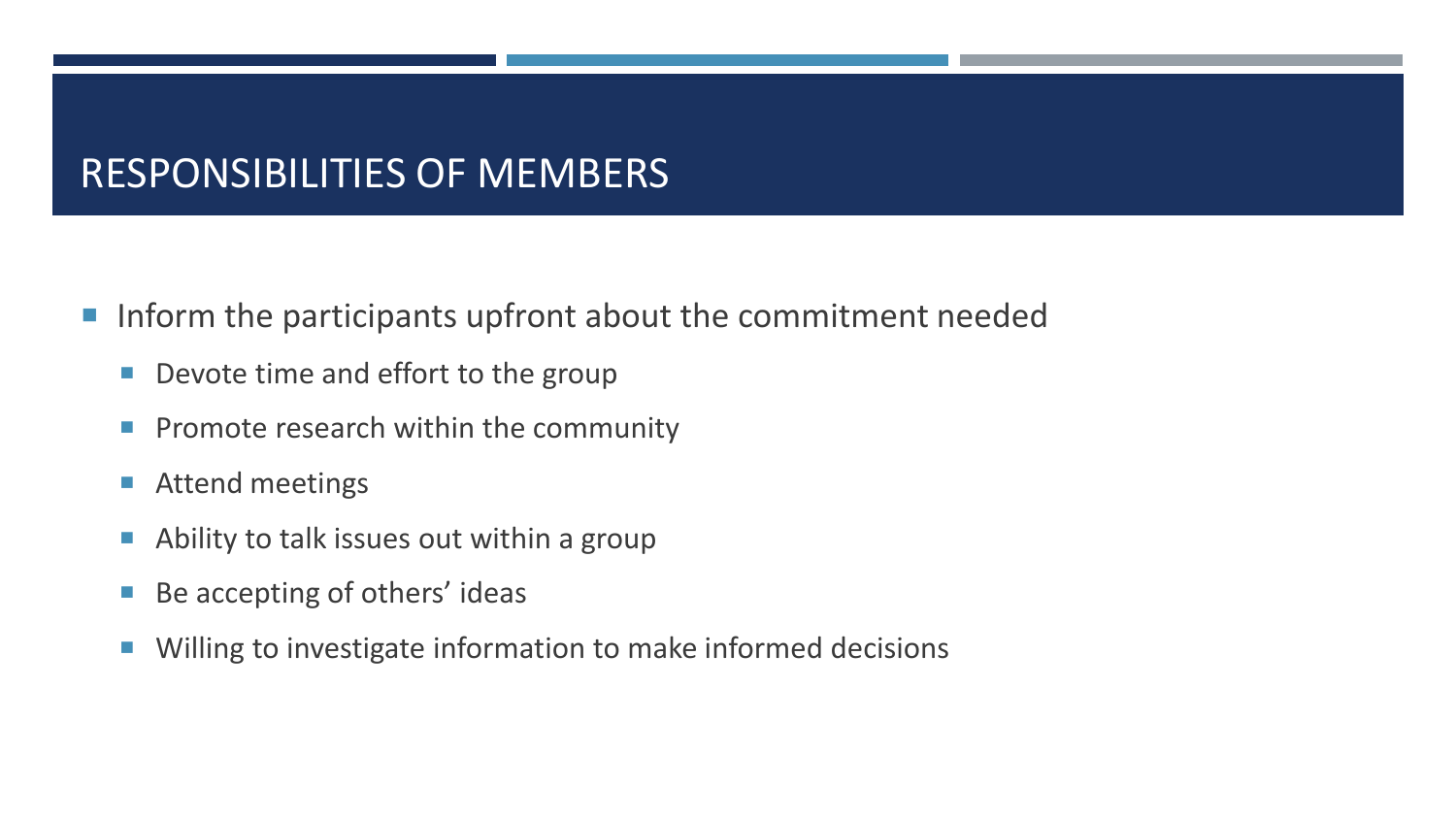## COMMUNICATING WITH CABS

- Clearly explain the CAB roles to the group
- **Promote community empowerment**
- Use members as "messengers" out into the community
- **Remember to be culturally sensitive to their values**
- **Use existing networks as communicators and supporters**
- $\blacksquare$  Have a conflict/resolution plan and share with the group
- Incorporate various types of talents and perspectives
- Be approachable to members of the group and community